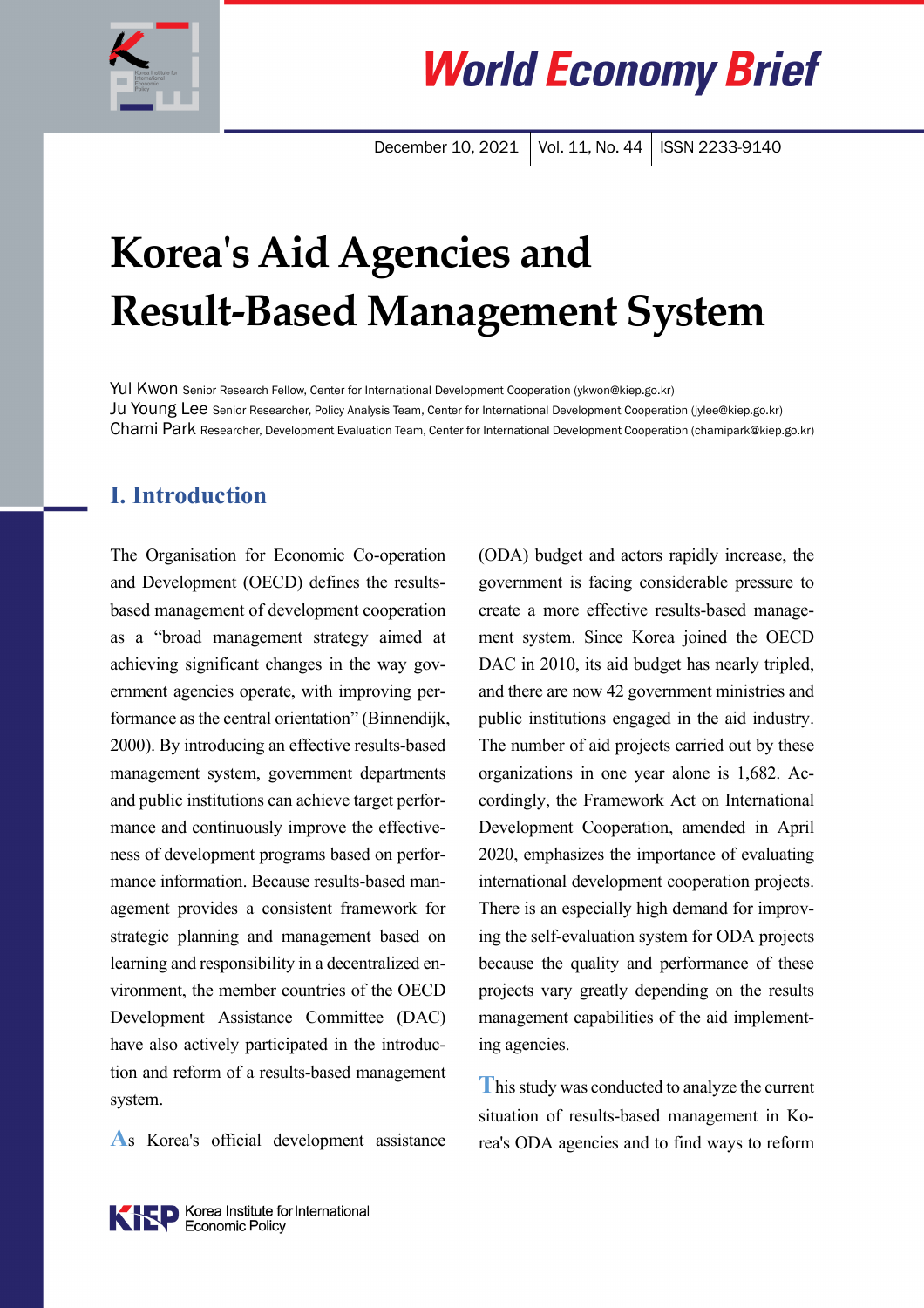the aid management system. To this end, a factfinding survey and literature review were conducted for the government agencies implementing ODA. This study also analyzed each institution's aid implementation system, types of aid, and performance management environment. Based on this analysis, organizations that conduct self-evaluation were compared and classified into three results-based management models. The appropriate results-based management methods and evaluation indicators were derived according to the evaluation system and characteristics of each model.

## **II. Aid Management Scheme and Korea's Aid Agencies**

**K**orea's ODA budget reached KRW 3.71 trillion in 2021, with a total of 42 government ministries and agencies implementing 1,682 projects. Under these organizations implementing ODA, there are at least 150 project management consultancies that operate and manage development projects for developing countries.

**T**he agencies that implement ODA in Korea can be divided into three groups according to budget size and number of projects: 1) the upper group, with an annual aid budget of 10 billion KRW or more; 2) the middle group, with an aid budget of 1 billion KRW or more or 10 or fewer projects; and 3) the lower group, with an aid budget of less than 1 billion KRW or fewer than 5 projects. Appendix 1 shows the ODA budget size, project type, and financial flow for each agency.

There are 17 upper group organizations, as shown in Figure 1. Included in this group are the government institutions that mainly carry out bilateral ODA projects, such as the Export-Import Bank of Korea (KEXIM), Ministry of Trade, Industry, and Energy (MOTIE), Ministry of Land, Infrastructure and Transport (MOLIT), and Ministry of Science and ICT (MOSIT). For organizations that mainly implement project-type bilateral ODA, project evaluation capabilities are more important for managing individual projects and enhancing project effectiveness.

#### Figure 1. ODA feature of the upper group agencies



Source: Author.

**Conversely, institutions that mostly provide** multilateral or multi-bi ODA are the Ministry of Personnel Management (MPM), Ministry of Economy and Finance (MOEF), and Ministry of Foreign Affairs (MOFA). In the case of the Korea Forest Service (KFS) and Ministry of Agriculture, Food and Rural Affairs (MOAFRA), which work closely with international organizations, it is necessary to seek ways to strengthen results-based management in connection with multilateral organizations. For example, the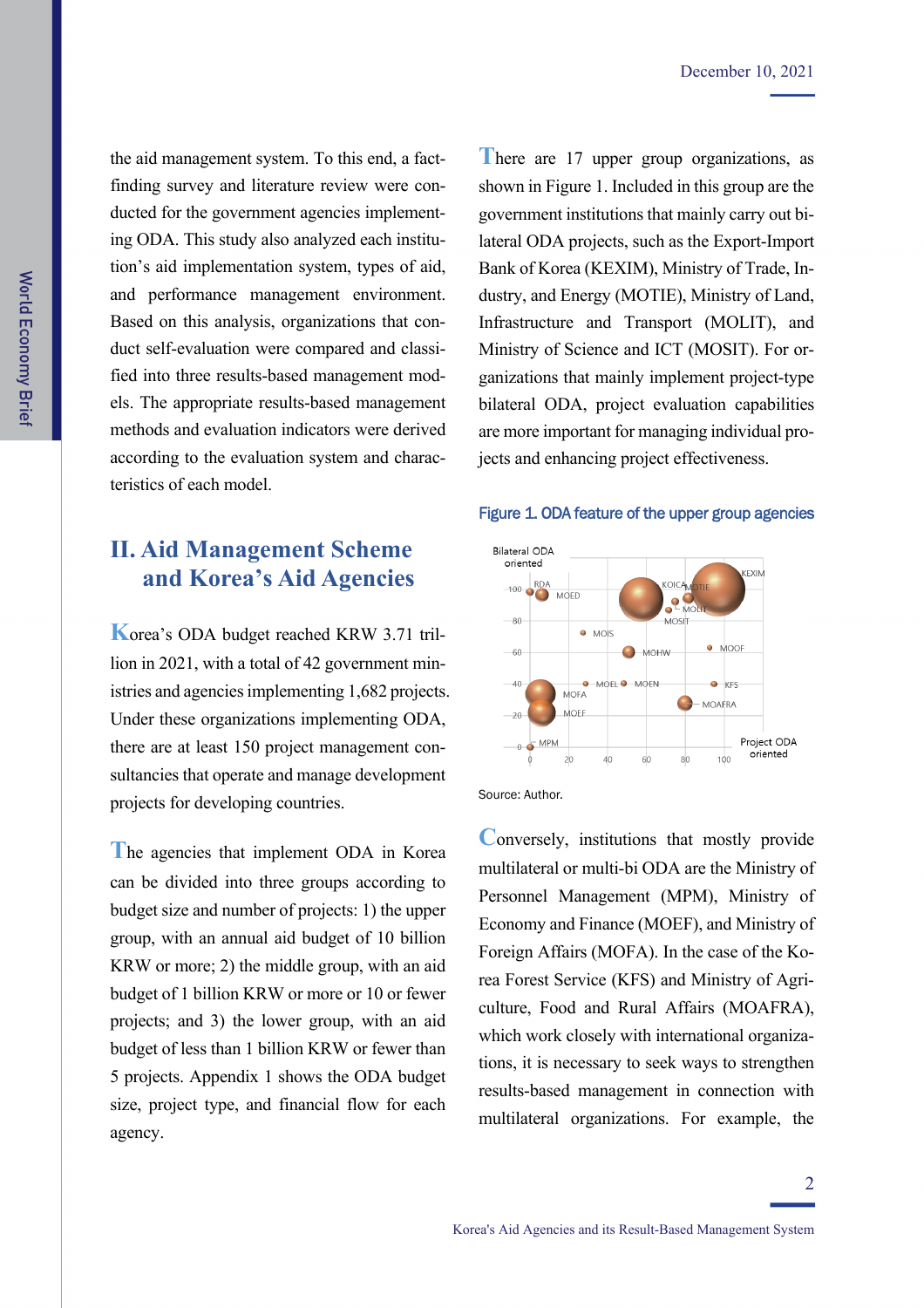ministry should continuously monitor the cooperative performance of multi-bi projects with the World Food Programme and strive to actively review the evaluation results for the follow-up projects.

**I**t is important for institutions that conduct bilateral technical cooperation or development consulting (e.g., Rural Development Administration (RDA), Ministry of Education (MOED), and Ministry of the Interior and Safety (MOIS)) to strengthen and maintain performance management capabilities for measuring and managing the performance of projects specialized in policy advice.

**T**he 14 middle group organizations are diversely distributed as shown in Figure 2. One major feature is that they provide more non-project ODA compared to the upper group. The institutions with the most bilateral projects are the National Police Agency (NPA), National Statistical Office (NSO), and Korea Meteorological Administration (KMA). Meanwhile, the Office of Education (OOE), Ministry of Gender Equality and Family (MOGEF), and Korea Disease Control and Prevention Agency (KDCA) are the organizations that conduct more multilateral ODA and technical cooperation.

**G**overnment ministries that work with various project management consulting (PMC) agencies need to more clearly identify the goals and directions for ODA projects at the ministry level. The efficient use of the ODA budget can be guaranteed only when the measurement and management of ODA project performance, which can be greatly influenced by the willingness and capacity of the PMC institution, is strengthened.

#### Figure 2. ODA feature of the middle group agencies



Source: Author.

**T**he remaining five lower group organizations are shown in Figure 3. None of these organizations support project-type ODA; all of them carry out small-scale technical cooperation. Most of them support bilateral ODA with partner countries; however, the Public Procurement Service (PPS) only implements ODA through international organizations.

#### Figure 3. ODA feature of the lower group agencies

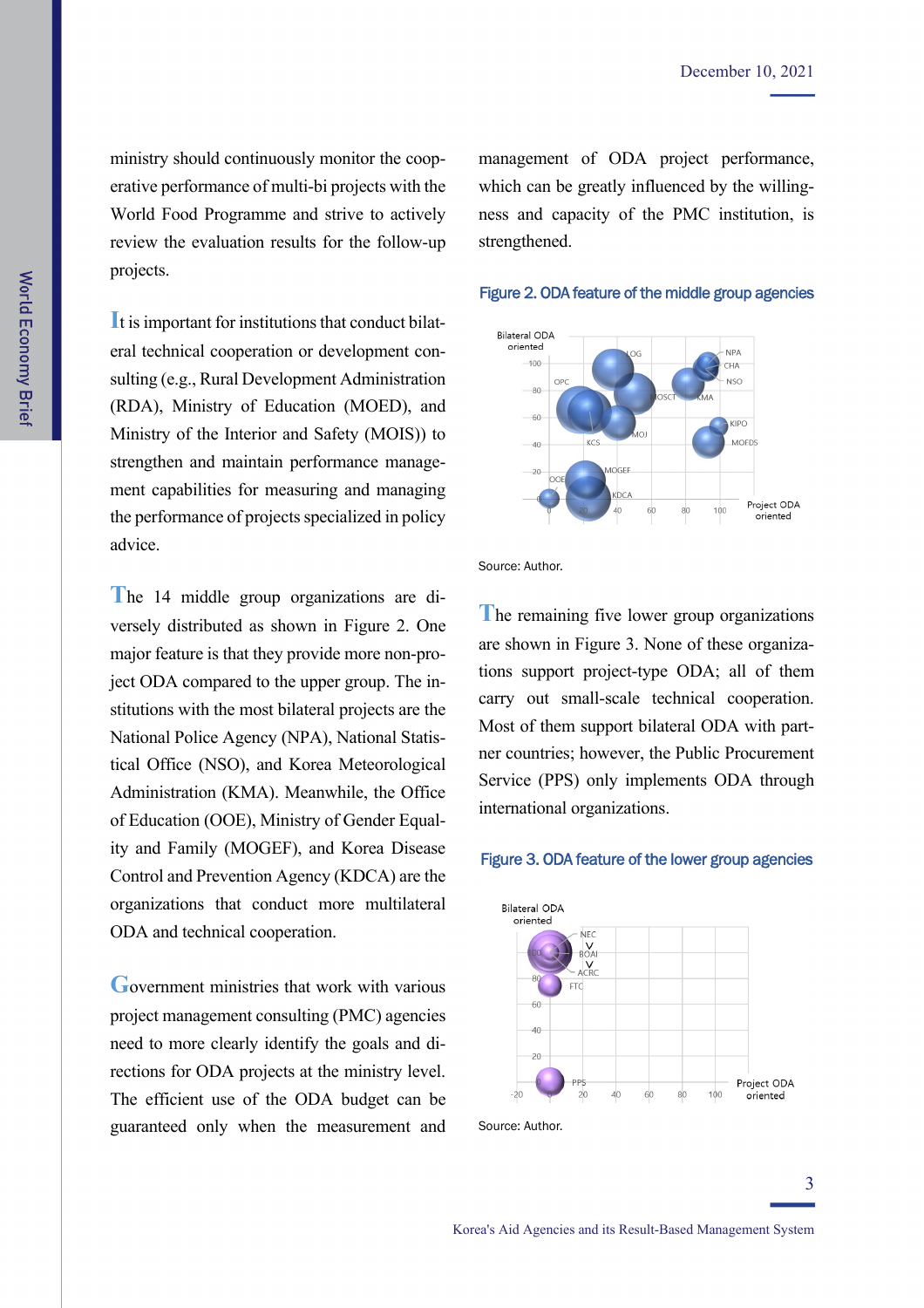**I**t will be necessary for institutions from the middle and lower groups to improve their performance management capabilities by referring to the characteristics of each type of upper group institution and conducting more effective ODA projects.

## **III. Case Studies of Three Results-Based Management Models**

**T**he results management system of Korea's aid agencies can be divided into three types of cases. These case types are differentiated by whether evaluation functions are separated from operational functions at the ministerial or agency levels. The first case type is exemplified by the Korea International Cooperation Agency (KOICA), a key aid agency that has an independent evaluation unit within it. The second type integrates the evaluation function into the agency's other responsibilities. The Ministry of Health and Welfare (MOHW) and its implementing agency, the Korea Foundation for International Healthcare (KOFIH), can be considered typical of the second case type. The third type differs from the others in that evaluation is entrusted to an external evaluator. The Ministry of Agriculture, Food and Rural Affairs (MOAFRA) and its main implementing agency, the Korea Rural Community Corporation (KRC), in collaboration with the Korea Rural Economic Institute (KREI), are representative of this type.

**T**he number of self-evaluations undertaken by each ministry or agency over the past three years varies. Similarly, the annual budget for selfevaluations ranges from KRW 86 million to KRW 3,994 million, reflecting the differences in human and financial resources committed to evaluation functions and the volume and number of ODA projects within the entities. In 2021, KOICA reported 27 self-evaluations to be performed and allocated KRW 3,994 million for this purpose, while KOFIH planned three selfevaluations amounting to KRW 160 million. KREI, commissioned by MAFRA, conducted three project evaluations per year with an average annual spending of KRW 15 million.



#### Figure 4. Budget for Self-evaluation

Source: Kwon et al. (2021).

**S**ince 2006, KOICA has been managing the most comprehensive evaluation system by placing the Evaluation Office directly under the president of the agency. KOICA established a mid-term evaluation strategy, laid out a process for the Independent Evaluation Panel to multiply quality evaluation mechanisms, and organized the Sustainable Development Goal program team to provide adequate advice and technical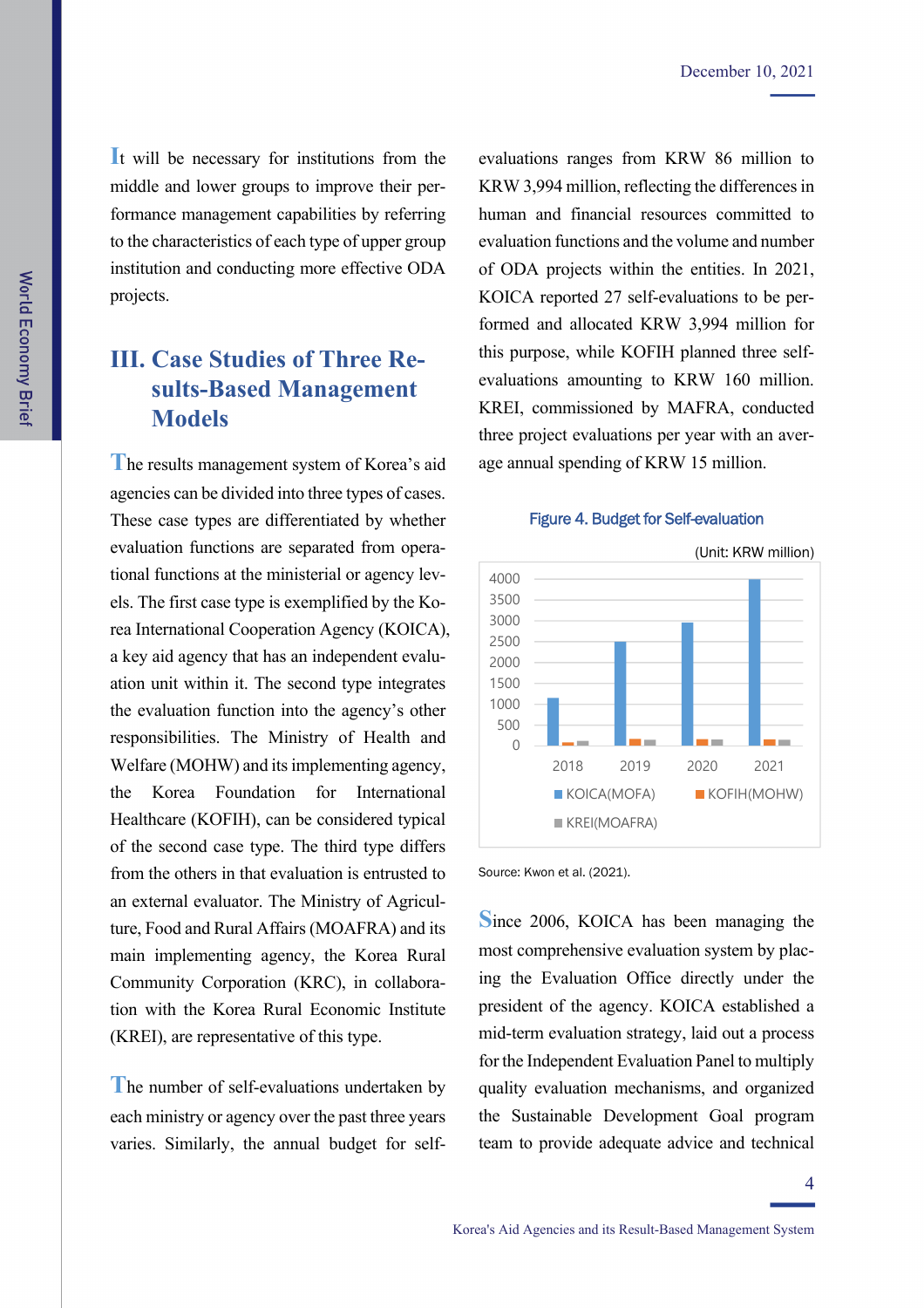assistance to operations units. The Evaluation Office has put in place lucid regulations and guidelines on a project development matrix, baseline survey, and end-of-project evaluation and has developed sets of standard indicators for projects to facilitate results-based management by the project-implementing departments.

**KOFIH, which allocates over 65% of its annual** budget to ODA projects, is recognized as a leading implementing agency under the umbrella of MOHW. KOFIH has divided roles and responsibilities between operations teams and an evaluation department. The project departments are in charge of conducting baseline surveys, monitoring, and mid-term evaluation, and the reorganized Department of Strategy and Research (formerly the Department of Evaluation and Research) manages end-of-project evaluations and ex-post evaluations. The Department of Strategy and Research orchestrates the overall process of planning and implementing evaluations and simultaneously carries out the evaluations and research. A recent study published by the Department of Strategy and Research identified key indicators for outputs and results in the 12 health sectors. Unlike KOICA, KOFIH has not set up a dedicated evaluation unit. For this reason, KOFIH has no alternative but to provide general support and other types of necessary assistance related to performance management by expanding the mandate of the Department of Strategy and Research.

In the case of MOAFRA, evaluation management is separate from operations management. KRC, which is a de facto specialized agency for MOAFRA's bilateral grants, oversees and manages the implementation of projects, while KREI undertakes and administers end-of-project and ex-post evaluations for development cooperation activities. This case can be viewed as an attempt to ensure the independence of the evaluation process and strengthen the results management system by mobilizing external evaluation providers. The independence of evaluation work has visibly increased, but the insufficient sharing of project data between the two organizations and the lack of relevant procedures remains an ongoing challenge. With this in mind, if other ministries and agencies want to use this case as a model, it is necessary to promote collaboration beginning at the initial planning stage and enhance information sharing via tight-knit partnerships.

**T**he common points between these cases clearly demonstrate that, when compared with evaluation systems, the results-based management system and environment need to be further improved. Systems for selecting evaluation targets and performing evaluations in line with integrated guidance on evaluation have been established to a certain extent, but strategic partnerships for development results and a general recognition of the importance of results management in the organizational setup are still lacking. In addition, the significance of results-based management and feedback systems notwithstanding, little incentive is provided for operational staff (e.g., official recognition of participation in relevant training and workshops or annual performance appraisals) except in KOICA and KOFIH. Specifically, insufficient efforts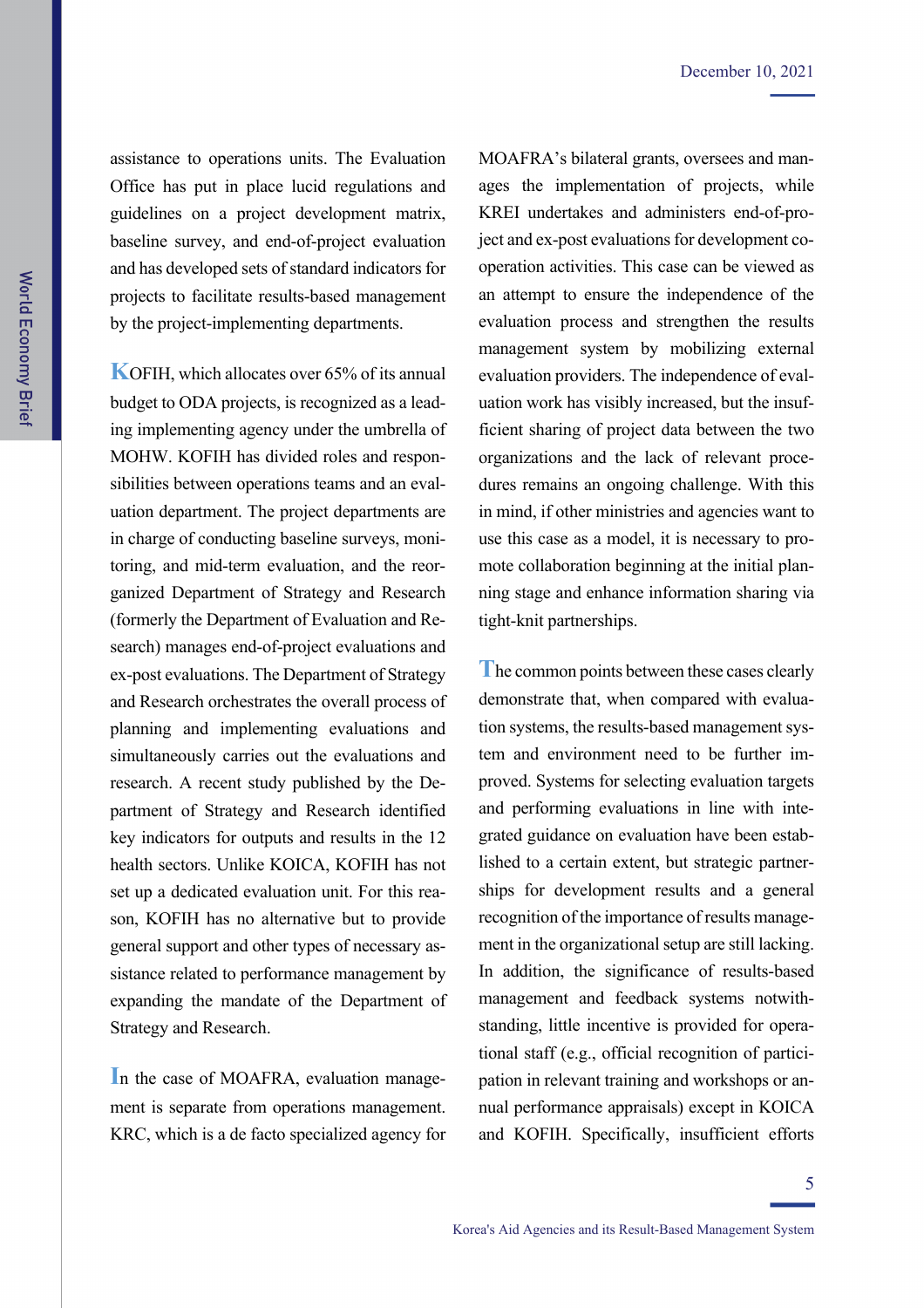have been made to learn from evaluation experience, or the lessons learned have not been incorporated into development policies and projects.

**I**t is possible that some small and medium-sized implementing agencies lack a basic understanding of results-based management. This may be attributed to constraints at the organizational level, but it is largely due to the fact that highlevel ministries involved in the process play an insignificant role, as well as the fragmentation of the development cooperation system. In line with this understanding, sustained efforts to improve project management and evaluation systems are highly recommended.

## **IV. Conclusion and Policy Implications**

**I**n recent years, the international community has emphasized cooperation and coordination among various stakeholders and organizations and has exerted enormous efforts to enhance synergies through linkages between projects. In particular, the OECD DAC incorporated policy coherence as a new evaluation criterion with the purpose of examining the extent to which development interventions implemented by government ministries or agencies are effectively harmonized.

**C**onsequently, the Korean government should widen the evaluation targets and scope of comprehensive results-based management to improve evaluation effectiveness and the feedback system. It is recommended that the Korean government introduce periodical assessment of results management systems at Korea's aid agencies and strengthen strategic evaluation and learning systems for increasingly diverse aid agencies. Furthermore, the government needs to develop an efficient evaluation governance by strengthening the evaluation functions of the Expert Committee for Evaluation. Emphasis should be placed on complementing the existing integrated evaluation guidance and developing additional evaluation methodologies and strategic and policy evaluation guidelines to augment the objectivity and credibility of evaluations. Building on this change, the Korean government needs to ensure complementarity and mutual reinforcement between the strategic and policy evaluations of the Expert Committee for Evaluation and the performance evaluation of implementing agencies, so the targets for strategy and policy evaluation can be duly selected.

**T**o improve aid effectiveness, the recommendations of the self-evaluation require a comprehensive analysis at the level of the Expert Committee for Evaluation. In response, it is necessary to roll out evaluation feedback systems that can prepare appropriate follow-up actions for evaluation recommendations to be incorporated into the annual project planning process. In the midand long-term, organizational performance evaluation is expected to significantly contribute to building on the integrated results-based management and evaluation systems and improve Korea's capacity as a donor in delivering development aid.**KIEP**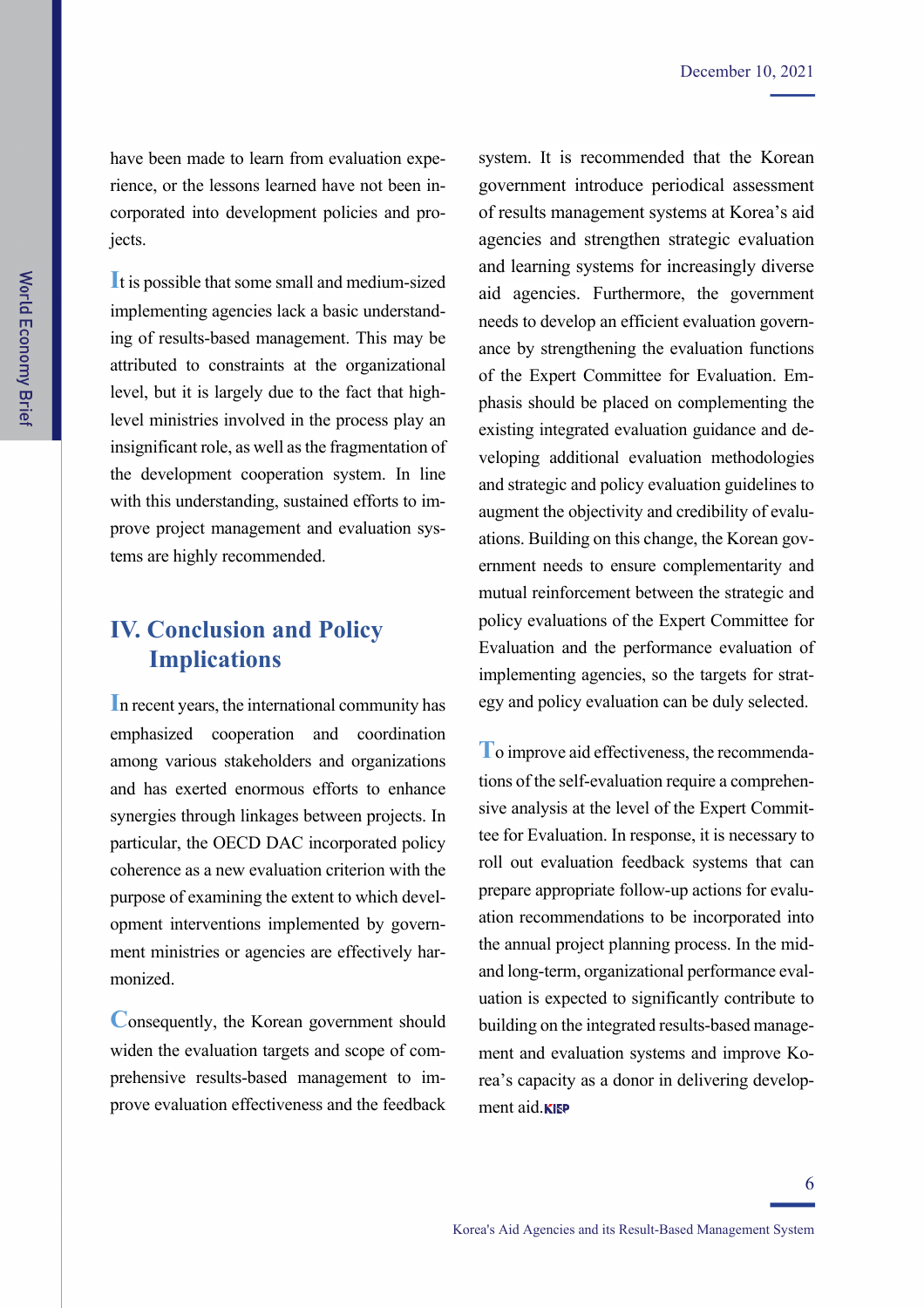## **References**

Binnendijk, A. 2000. "Results based management in the development cooperation agencies: A review of experience, Background report." DAC Working Party on Aid Evaluation. OECD.

Kwon, Y., J. Jeong, J. Y. Lee, E. Lee, C. Park and S. M. Lee. 2021. "Study on Results-Based Management System in Korea's Aid Agencies." ODA Policy Analyses 20-01. Korea Institute for International Economic Policy. (in Korean)

# **Appendix**

| Cate-<br>gory   | Name of Korea's Aid Agencies                    | Acronym       | <b>Total ODA</b><br>volume<br>(100 mil.<br>KRW) | <b>Bilat</b><br>eral<br><b>ODA</b><br>(%) | <b>Multi</b><br>&<br>Multi-<br>bi<br><b>ODA</b><br>(%) | Project<br>type of<br>aid<br>(%) | Other<br>types<br>of<br>aid<br>$(\%)$ |
|-----------------|-------------------------------------------------|---------------|-------------------------------------------------|-------------------------------------------|--------------------------------------------------------|----------------------------------|---------------------------------------|
| Upper<br>Group  | Export-Import Bank of Korea                     | <b>KEXIM</b>  | 12,582.0                                        | 100                                       |                                                        | 97.0                             | 3.0                                   |
|                 | Korea International Cooperation Agency          | <b>KOICA</b>  | 8,536.8                                         | 93.6                                      | 6.4                                                    | 57.4                             | 42.6                                  |
|                 | Ministry of Foreign Affairs                     | <b>MOFA</b>   | 3,787.1                                         | 33.7                                      | 66.3                                                   | 5.3                              | 94.7                                  |
|                 | Ministry of Economy and Finance                 | <b>MOEF</b>   | 3,352.1                                         | 21.8                                      | 78.3                                                   | 6.0                              | 94.0                                  |
|                 | Ministry of Agriculture, Food and Rural Affairs | <b>MOAFRA</b> | 1,005.8                                         | 27.7                                      | 72.3                                                   | 79.9                             | 20.1                                  |
|                 | Ministry of Education                           | <b>MOED</b>   | 765.0                                           | 96.4                                      | 3.6                                                    | 6.0                              | 94.0                                  |
|                 | Ministry for Health and Welfare                 | <b>MOHW</b>   | 677.4                                           | 60.1                                      | 39.9                                                   | 50.8                             | 49.2                                  |
|                 | Ministry of Trade, Industry, and Energy         | <b>MOTIE</b>  | 521.1                                           | 94.4                                      | 5.6                                                    | 81.5                             | 18.5                                  |
|                 | Rural Development Administration                | <b>RDA</b>    | 260.8                                           | 98.4                                      | 1.7                                                    | 0.0                              | 100.0                                 |
|                 | Ministry of Land, Infrastructure and Transport  | <b>MOLIT</b>  | 227.4                                           | 92.2                                      | 7.8                                                    | 74.7                             | 25.3                                  |
|                 | Ministry of Personnel Management                | <b>MPM</b>    | 219.7                                           |                                           | 100                                                    | 0.0                              | 100.0                                 |
|                 | Ministry of Science and ICT                     | <b>MOSIT</b>  | 195.9                                           | 86.8                                      | 13.2                                                   | 71.4                             | 28.6                                  |
|                 | Ministry of Environment                         | <b>MOEN</b>   | 173.2                                           | 40.3                                      | 59.8                                                   | 48.3                             | 51.7                                  |
|                 | Korea Forest Service                            | KFS           | 167.3                                           | 39.9                                      | 60.1                                                   | 94.8                             | 5.2                                   |
|                 | Ministry of Employment and Labor                | <b>MOEL</b>   | 142.2                                           | 40.1                                      | 59.9                                                   | 28.5                             | 71.5                                  |
|                 | Ministry of Oceans and Fisheries                | <b>MOOF</b>   | 118.6                                           | 63                                        | 37                                                     | 92.6                             | 7.4                                   |
|                 | Ministry of the Interior and Safety             | <b>MOIS</b>   | 110.1                                           | 72.4                                      | 27.6                                                   | 27.2                             | 72.8                                  |
| Middle<br>Group | Office for Government Policy Coordination       | <b>OPC</b>    | 98.4                                            | 65.8                                      | 34.2                                                   | 18.0                             | 82.0                                  |
|                 | Korea Disease Control and Prevention Agency     | <b>KDCA</b>   | 88.7                                            | $\overline{\phantom{a}}$                  | 100                                                    | 23.1                             | 76.9                                  |
|                 | Korea Customs Service                           | <b>KCS</b>    | 85.9                                            | 64.2                                      | 35.8                                                   | 23.8                             | 76.2                                  |
|                 | Ministry of Culture, Sports and Tourism         | <b>MOSCT</b>  | 78.7                                            | 77.4                                      | 22.6                                                   | 50.1                             | 49.9                                  |
|                 | Local Governments                               | <b>LOG</b>    | 76.4                                            | 95.4                                      | 4.6                                                    | 37.4                             | 62.6                                  |
|                 | Ministry of Gender Equality and Family          | <b>MOGEF</b>  | 72.5                                            | 13.4                                      | 86.6                                                   | 21.3                             | 78.7                                  |
|                 | Ministry of Justice                             | <b>MOJ</b>    | 55.2                                            | 56.2                                      | 43.8                                                   | 40.3                             | 59.7                                  |